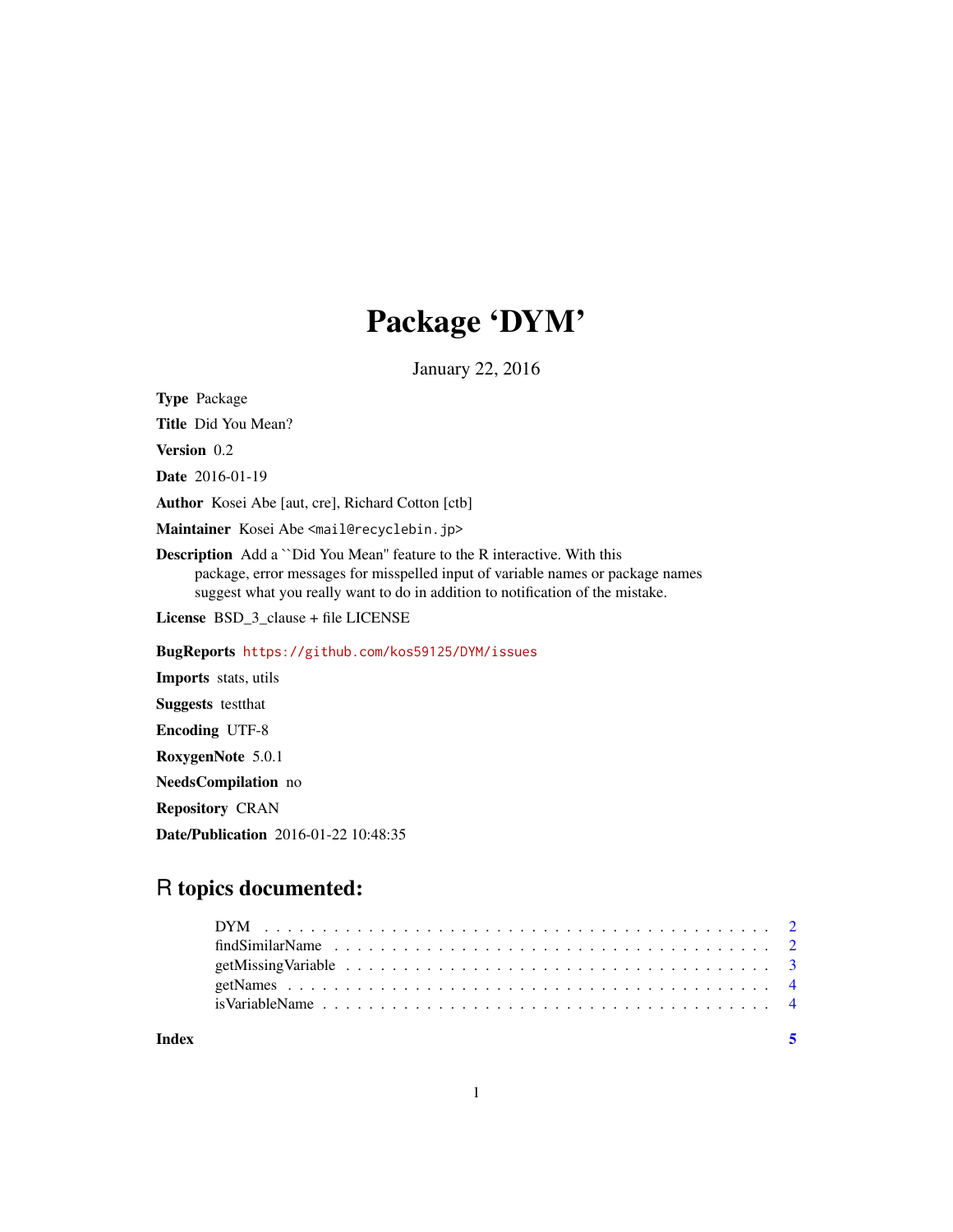#### <span id="page-1-0"></span>Description

You might mistype an object name. The package suggests the correct spell of the object you meant. If the function is called after an error of 'object not found', the function tries to tell you the name of

#### Usage

```
DYM(threshold = 2, max_n = 10, ignoreCase = FALSE)
```
#### Arguments

| threshold  | The maximum distance between the misspell $(x)$ and the correct answer (in<br>name).                        |
|------------|-------------------------------------------------------------------------------------------------------------|
| $max_n$    | An integer limiting the number of results. Passed to head.                                                  |
| ignoreCase | A logical value indicating whether differences in case should be ignored when<br>matching. Passed to adist. |

#### Examples

logg(10)

## End(Not run)

```
## Not run:
options(error = DYM::DYM())
logg(10)
# For fewer or more suggestions, change threshold, max_n and ignoreCase
```

| findSimilarName | Looks for approximate matches to $x$ (the first argument) within name |
|-----------------|-----------------------------------------------------------------------|
|                 | <i>(the second) argument.</i>                                         |

options(error = DYM::DYM(threshold = 3, max\_n = 25, ignoreCase = TRUE))

#### Description

Looks for approximate matches to x (the first argument) within name (the second) argument.

#### Usage

```
findSimilarName(x, names, threshold = 2, max_n = 10, ignoreCase = FALSE)
```
the correct name that you meant.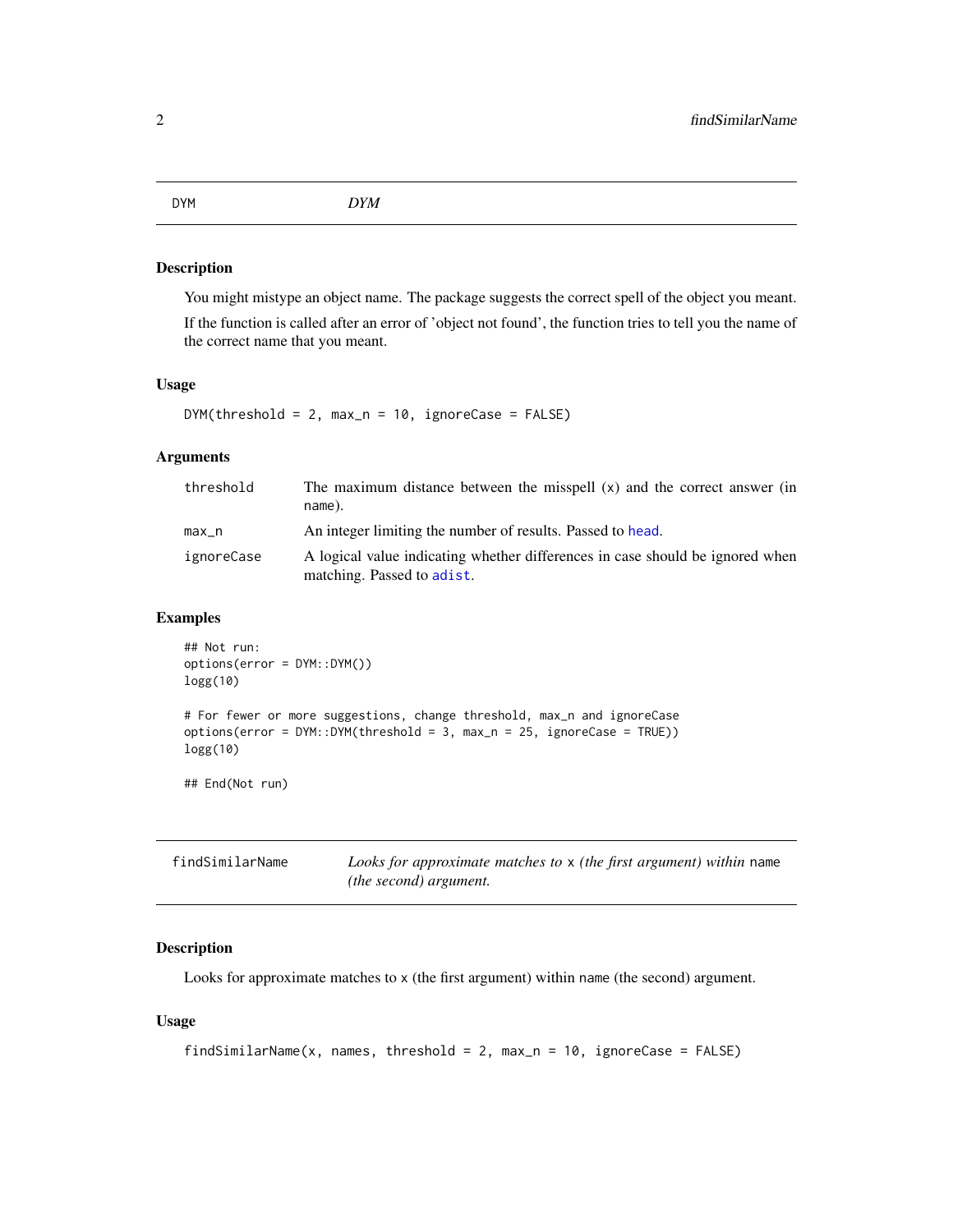#### <span id="page-2-0"></span>Arguments

| $\mathsf{x}$ | A string giving the (misspelt) name to search for.                                                          |
|--------------|-------------------------------------------------------------------------------------------------------------|
| names        | A character vector of correct names to match against.                                                       |
| threshold    | The maximum distance between the misspell $(x)$ and the correct answer (in<br>name).                        |
| $max_n$      | An integer limiting the number of results. Passed to head.                                                  |
| ignoreCase   | A logical value indicating whether differences in case should be ignored when<br>matching. Passed to adist. |

#### See Also

[adist](#page-0-0) calculates the distance between strings. [agrep](#page-0-0) and [stringdist-package](#page-0-0) provide alternate metrics for these distances.

#### Examples

```
x \leftarrow "logg"
names <- DYM:::getNames(x)
# Increasing threshold increases the number of hits, upto max_n = 10
lapply(
  stats::setNames(0:4, 0:4),
  function(i) DYM:::findSimilarName(x, names, threshold = i)
)
# Use max_n = Inf to return all hits
DYM:::findSimilarName(x, names, threshold = 3, max_n = Inf)
# Negative max_n returns all hits except the last max_n
DYM:::findSimilarName(x, names, threshold = 3, max_n = -40)# Set ignoreCase = TRUE to get more matches that differ by letter case
DYM:::findSimilarName(x, names, ignoreCase = TRUE)
```
getMissingVariable *Finds the misspelled object.*

#### Description

When this function is called after an error, it looks for the error message of missing value and returns the name of the mistype if it is found.

#### Usage

getMissingVariable()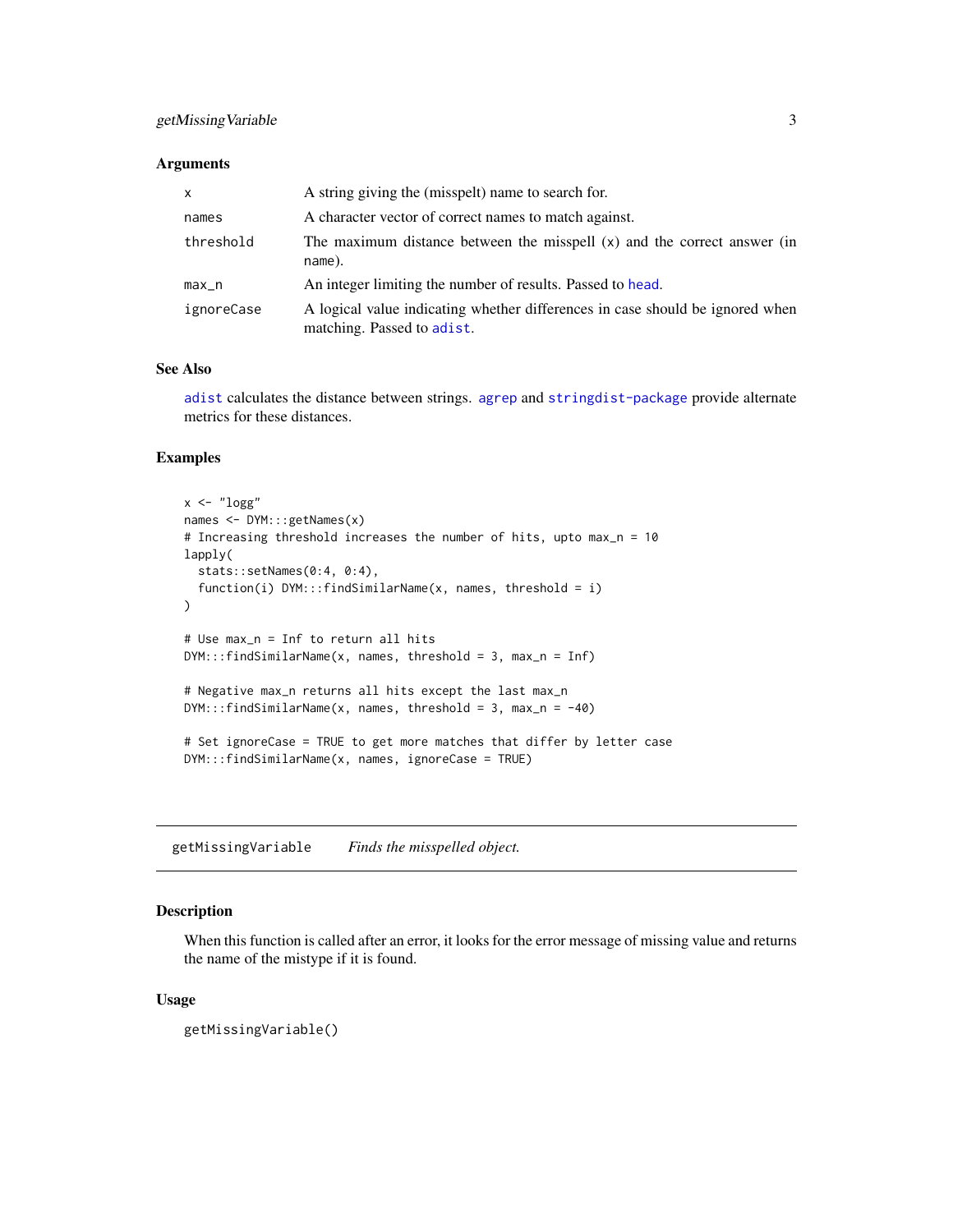<span id="page-3-0"></span>

#### Description

Retrieves available symbols in the specified environment.

#### Usage

```
getNames(mode, envir = .GlobalEnv)
```
#### Arguments

| mode  | The mode of misspelled name.              |
|-------|-------------------------------------------|
| envir | The base environment to search variables. |

isVariableName *Checks if the given* name *is valid as a variable name for R.*

#### Description

Checks if the given name is valid as a variable name for R.

#### Usage

```
isVariableName(name)
```
#### Arguments

name A character vector to check.